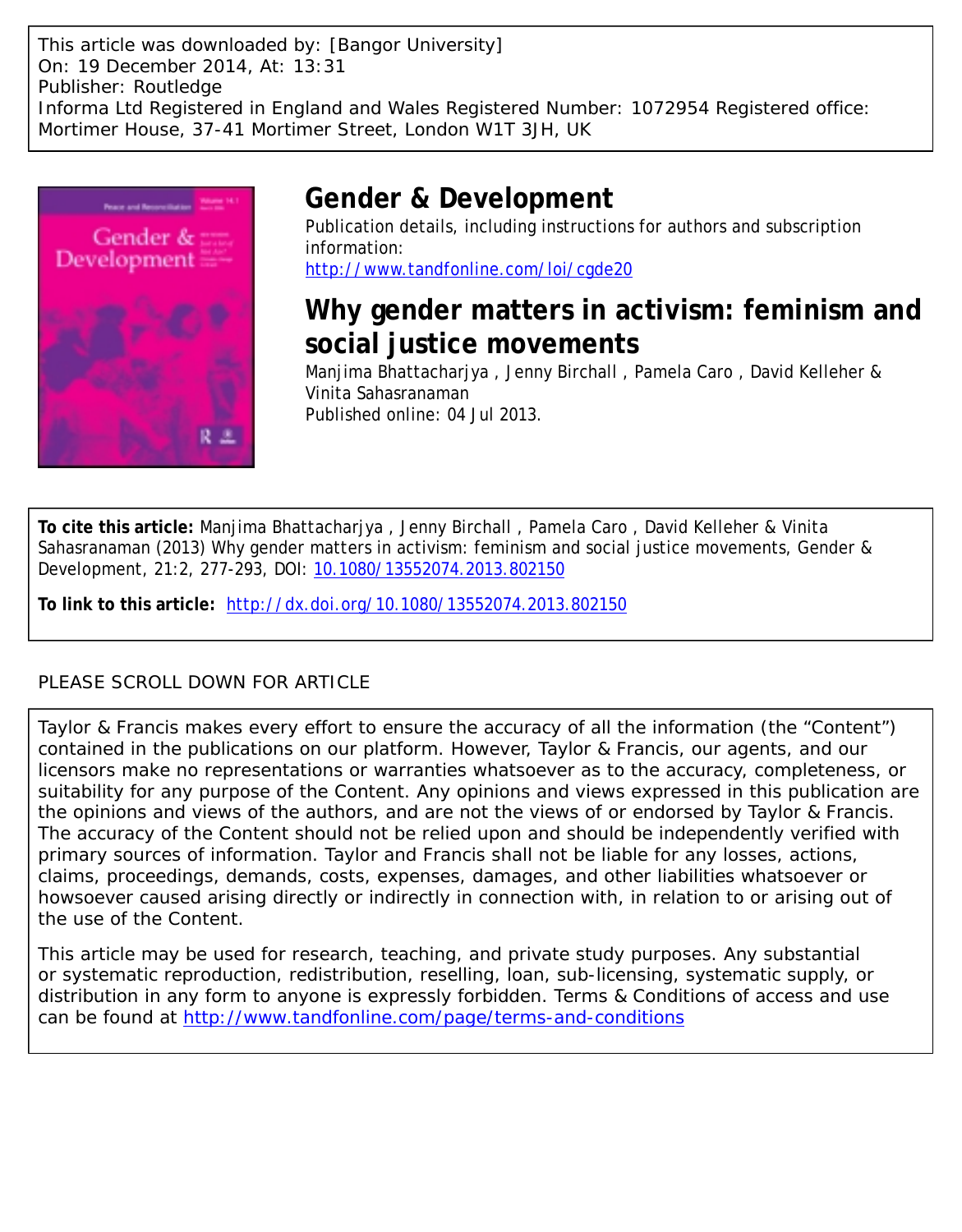# Why gender matters in activism: feminism and social justice movements

Manjima Bhattacharjya, Jenny Birchall, Pamela Caro, David Kelleher and Vinita Sahasranaman

Social justice movements are able to generate deep and lasting changes that policy change and development interventions alone cannot achieve. However, in many cases, women's rights and gender justice remain low on the priorities of movements, even when women are active members. This article offers a preview of three case studies developed as part of the BRIDGE Cutting Edge programme on gender and social movements, which aims to inspire and support the inclusion of gender equality principles and practices in social justice mobilisation. The case studies feature the global human rights movement (with a focus on Amnesty International), the CLOC-Via Campesina movement in Latin America, and the Occupy movement in the United States. We summarise some of the strategies each social movement has used to encourage the integration of women's rights and gender justice in both internal and external-facing work; discuss some of the challenges that the movements have faced in implementing these strategies; distil common lessons from the three experiences; and end by suggesting some prerequisites for positive gender transformation in social justice movements.

Les mouvements en faveur de la justice sociale sont en mesure de donner lieu a` des changements profonds et durables que les changements de politiques et les interventions de développement à eux seuls ne peuvent pas obtenir. Cependant, dans de nombreux cas, les droits des femmes et la justice de genre ne figurent pas parmi les priorités des mouvements, même ceux au sein desquels les femmes sont des membres actifs. Cet article propose un apercu de trois études de cas mises au point dans le cadre du programme BRIDGE Cutting Edge sur le genre et les mouvements sociaux, qui cherche à inspirer et à soutenir l'inclusion des principes et des pratiques d'égalité entre les sexes dans la mobilisation en vue de la justice sociale. Les études de cas portent sur le mouvement mondial de défense des droits de l'homme (en se concentrant sur Amnesty International), le mouvement CLOC-Via Campesina en Amérique latine, et le mouvement Occupy aux États-Unis. Nous résumons certaines des stratégies que chacun de ces mouvements sociaux ont utilisées afin d'encourager l'intégration des droits des femmes et de la justice de genre dans les travaux internes et tournés vers l'extérieur ; traitons de certains des défis que ces mouvements ont dû relever au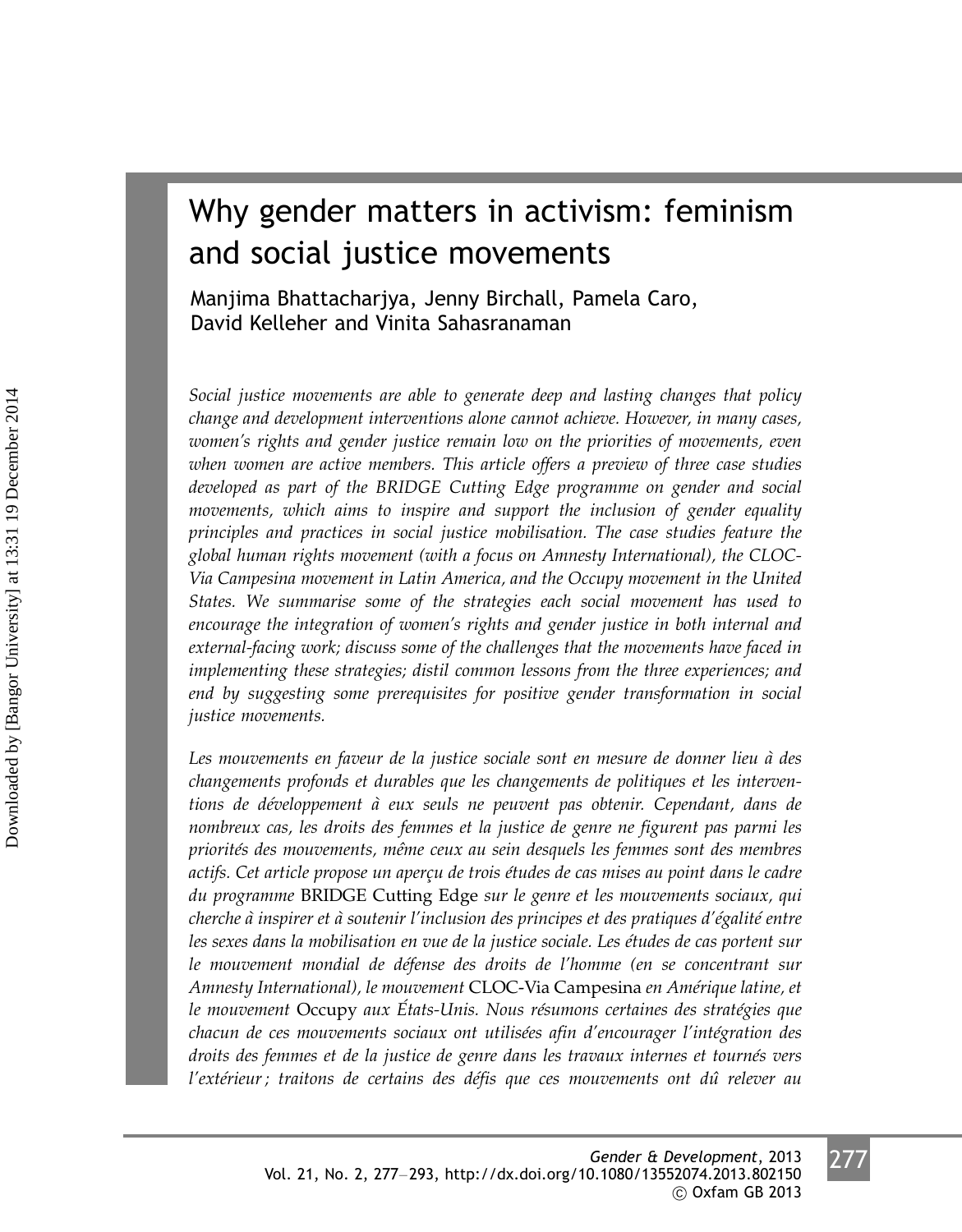moment de mettre en œuvre ces stratégies ; condensons les enseignements communs à partir des trois expériences ; et suggérons, pour finir, quelques préconditions pour une transformation positive sur le plan du genre au sein des mouvements en faveur de la justice sociale.

Los movimientos de justicia social pueden generar cambios profundos y duraderos que los cambios de política o las intervenciones de desarrollo no pueden lograr por sí solos. Sin embargo, en el caso de muchos movimientos, los derechos de las mujeres y la justicia de género continúan teniendo baja prioridad, aun cuando las mujeres participen activamente en los mismos. El presente artículo constituye un acercamiento a tres estudios de caso en torno a género y a movimientos sociales, realizados en el contexto del programa Cutting Edge de BRIDGE. Dicho programa pretende impulsar y apoyar la incorporación de los principios y las prácticas de igualdad de género en las movilizaciones por la justicia social. Los estudios de caso analizan el movimiento mundial por los derechos humanos (centrándose en Amnistía Internacional), el movimiento CLOC-Vía Campesina en América Latina y el movimiento Occupy en Estados Unidos. Los autores ofrecen un resumen de aquellas estrategias utilizadas por cada uno de estos movimientos para fomentar la integración de los derechos de las mujeres y de la justicia de género en el trabajo tanto interno como externo; asimismo, examinan algunos de los retos que deben enfrentar los movimientos al implementar estas estrategias; sintetizan los aprendizajes en comu´n obtenidos de ambas experiencias y concluyen planteando algunos pre-requisitos que deben tenerse en cuenta para lograr una transformación de género positiva en los movimientos de justicia social.

Key words: gender; social movements; equality; activism; feminism; human rights; Occupy; Via Campesina; Amnesty International

#### Introduction

Social justice movements are able to generate deep and lasting changes, particularly in the political sphere, at levels that policy change and development interventions alone cannot achieve. The impact of the movements for democracy and political transformation in some countries of the Middle East and North Africa since 2010, which resulted in the overthrow of long-standing repressive political regimes, is testament to this fact. However, these examples have also demonstrated that even when women are active participants in social mobilisation, this does not necessarily guarantee that women's rights and gender justice are priority areas for movements. Neither do they show that improvements in gender equality will automatically be part of the changes these women help to create. In fact, gender justice remains low on the priorities of many social movements.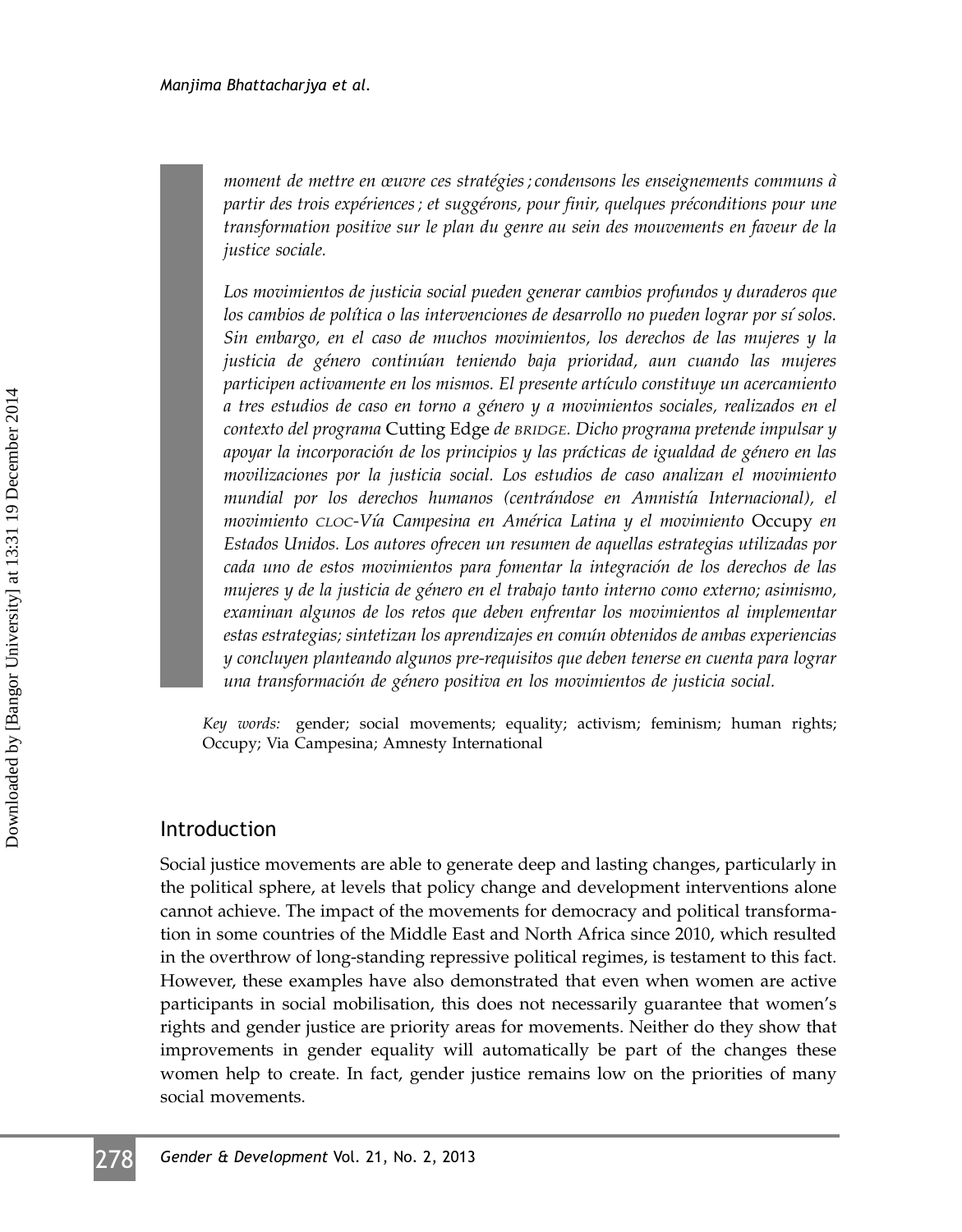What are social movements? The feminist activist and academic Srilatha Batliwala has defined a movement as 'an organised set of constituents pursuing a common political agenda of change through collective action' (2012, 3). Progressive social justice movements seek to build the collective power of their excluded, marginalised or oppressed constituents so that they can access human rights and challenge dominant ideologies and power relations (Batliwala and Brown 2006).<sup>1</sup> They are distinguished by six characteristics: a constituency base or membership that is mobilised and collectivised; collectivised members in either formal or informal organisations; some continuity over time; a clear political agenda; collective actions and activities in pursuit of the movement's political goals; and the use of a variety of actions and strategies (ibid.).

Social movements and the organisations that are related to them can sometimes be confused. Relationships between movements and organisations are multifaceted; organisations may support movements and movement-building; movements may create organisations; organisations may be allied with movements; or they may provide services to movements (Batliwala 2012). Organisations 'play critical roles in building movements and as organising structures within them' (ibid., 14).

The work of social movements and related organisations has never been more important. In the light of enormous external challenges across different regions  $$ including fundamentalisms, militarism, accelerating climate change, pervasive genderbased violence, and financial crises  $-$  it is more important than ever to build inclusive alliances between progressive social justice movements. In order for any action or intervention around rights, democracy, and equality to be successful, it must include and value gender equality as part of its analysis and methodology for change (Horn forthcoming), and, critically, consider how to ensure social movements can better represent and further the interests of all involved in supporting and participating in them.

This article brings together findings from three case studies documenting the challenges and successes experienced by different social movements on gender. The case studies come from a three-year BRIDGE Cutting Edge programme on gender and social movements, which aims to inspire and support mobilisation around shared equity and justice concerns, and promote the inclusion of gender equality principles and practices.<sup>2</sup>

In this programme, we championed a collaborative approach, actively involving 'communities of practice' made up of over 100 activists and scholars from a range of global regions and social movements.<sup>3</sup> Participants in the programme debated why movements need to engage more deeply on a women's rights/gender justice agenda; why women's movements need to reach out to other movements; and how feminists and gender justice advocates work within movements, influencing and re-shaping them through this engagement. In our work together, we shared our interest in how social movements think about gender inequality; both in the outside world, and within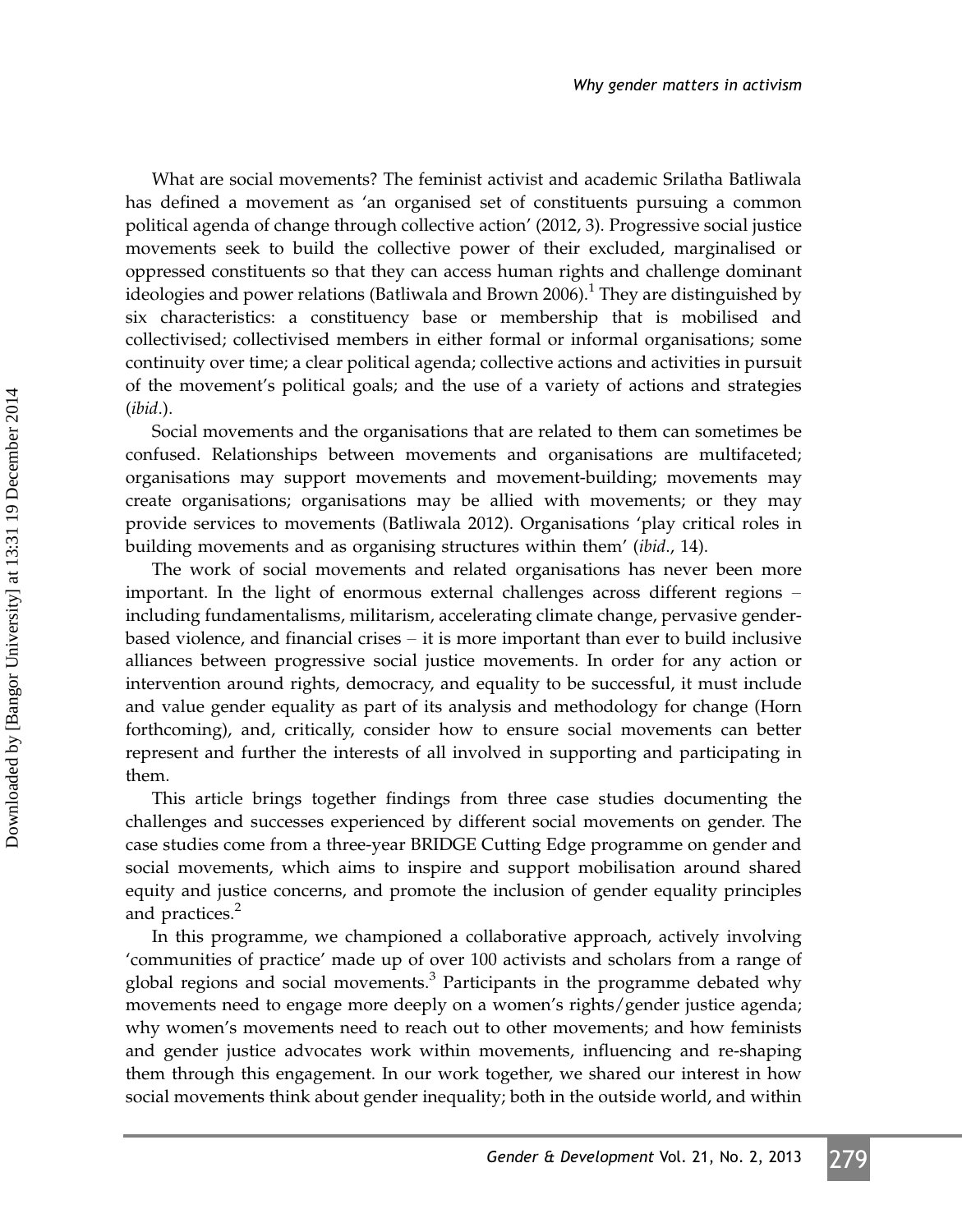their own internal structures. Above all, we were keen to explore the potential of feminist movement building to help build more effective social movements, better able to create positive transformation.

The three case studies featured in this article were researched and discussed by community of practice members.<sup>4</sup> These focus on the global human rights movement (with a focus on Amnesty International), CLOC-Via Campesina in Latin America, and the Occupy movement in the United States. These three social movements differ from each other in many ways: age and history, focus and goals, geographic spread, and constituents. In this article, while recognising these differences and the specificities of each example, we highlight some of the key findings of each, and pull together some emerging common themes and strategies.

#### Gender, women's interests, and social movements

Recent experiences from the Middle East echo earlier stories from national liberation struggles in different contexts. For gender and development policymakers and practitioners, the obvious example is given by Maxine Molyneux (1985), in her classic analysis of the Nicaraguan liberation struggle. She showed how women there participated alongside men to further their shared interest in overthrowing tyranny, yet found in the aftermath of the struggle that their shared 'gender interests' as women received little attention from the new, supposedly democratic, regime (Molyneux 1985).

Why does this still keep happening, nearly 30 years after feminists first identified the tendency for evaporation of gender equality from social change agendas, once women have helped with the work of regime change? The answer to this lies in the male bias which underlies social movements. While gender justice and women's rights may be 'on the agenda' in civil society platforms and policies, practitioners and activists trying to achieve practical change on the ground still experience strong resistance within the 'deep structure' (Rao and Kelleher 2005, 64) of movements and affiliated organisations. 'Deep structure' is the taken-for-granted assumptions about the place of women in organisations and societies. These assumptions are below awareness level, and are therefore not talked about or challenged, but they determine how people think and act, and therefore ultimately frame the priorities and actions of social movements.<sup>5</sup>

In the sections below, we briefly profile the three social movements mentioned above, summarising some of the strategies that each has used to encourage the integration of women's rights and gender justice in both internal and external-facing work. Next, we discuss some of the challenges that the movements have faced in implementing these strategies. Finally, we bring together some common learning emerging from the three examples, and advance some suggestions on prerequisites for positive transformation on gender within social justice movements.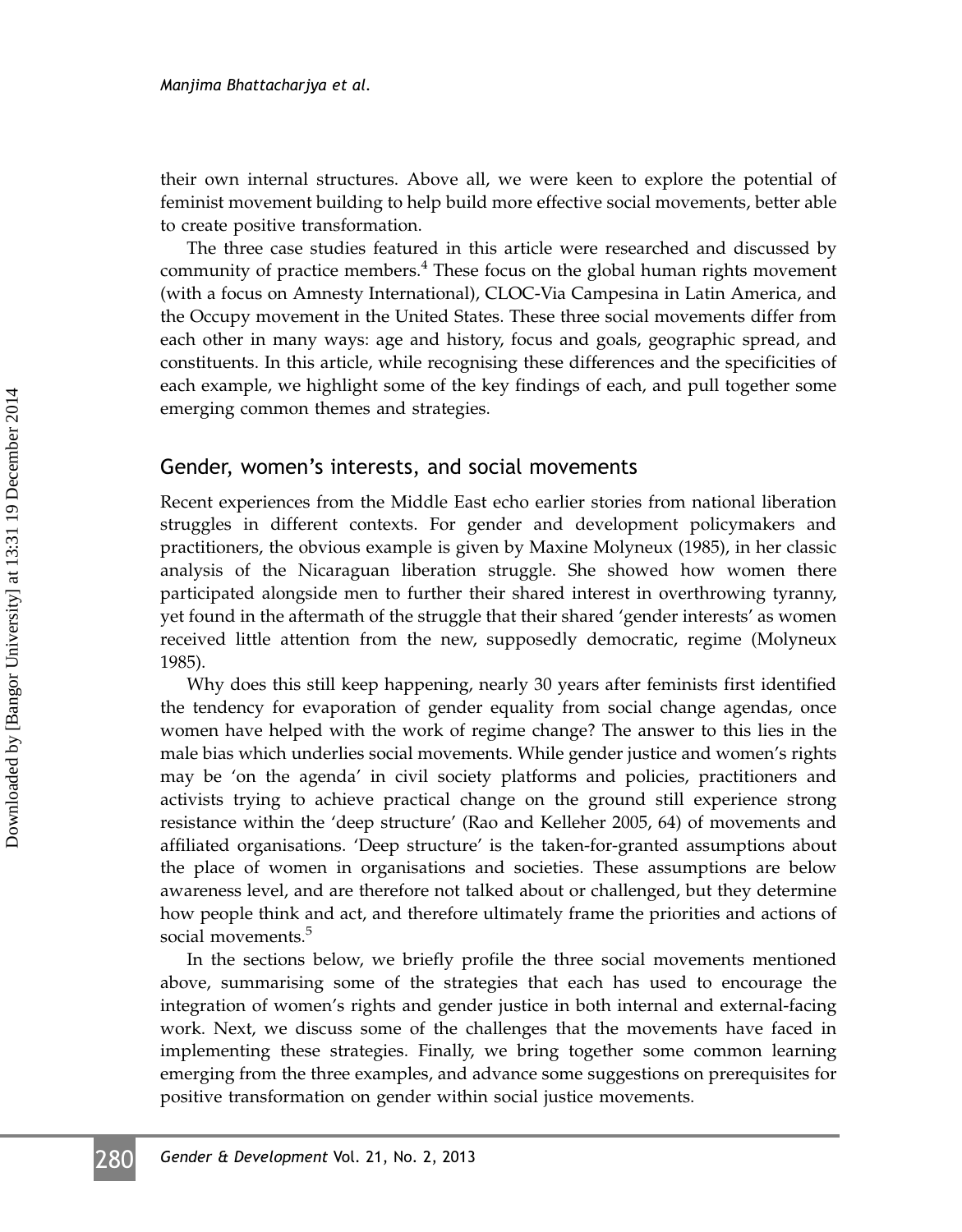### Strategies on women's rights in three change movements

Movements are created and given meaning by their members, and leadership and representation are key defining factors. Movements create activist and organising cultures; the idea of 'common cause' brings people together, although dividing lines can appear around strategies for activism (Horn forthcoming). It can be a struggle for movements to 'build internally the participatory, democratic, transparent, equitable and inclusive structures and decision making processes that they seek to enable in the external world' (Batliwala and Brown 2006, 210, in the context of transnational activism initiatives).

The three examples discussed below show that gender power relations play an important role in determining strategies for and cultures of activism, as they are embedded within the deep structures of social movements. Despite the significant differences in their age, scope, and institutional arrangements, all three social movements focused on in this section have, to some degree, adopted strategies to highlight the importance of women's rights and gender justice to their causes, and to begin the process of integrating these issues into both their external-facing activism and their internal structures, processes, and cultures.

#### The human rights movement

This section draws on a case study of the development of the human rights movement which was written by Manjima Bhattacharjya. It involved a literature review and interviews with key actors in the human rights and women's movements. A related study focusing on Amnesty International was compiled by David Kelleher and Manjima Bhattacharjya using similar methods.

'Human rights' was first defined in the Universal Declaration of Human Rights (UDHR), drawn up after World War II. The decades that followed saw movements around the world powerfully using human rights to address arbitrary detention or torture of people imprisoned for challenging the state, and in documenting abuse by dictatorial regimes. Discrimination on the basis of 'sex' was decried in the UDHR, $^6$  but the concept of human rights and its ability to recognise gendered subjects continued to be contested (Batliwala 2007; Facio 1995).

A real enquiry into the status of the world's women came with the United Nations (UN) Decade of Women  $(1975-1985)$ , when the Convention for the Elimination of Discrimination Against Women (CEDAW) was created and rising numbers of feminist activists came together over three world conferences (Bunch 1990). Connections made deepened over time and led to a coalition, the Global Campaign on Women's Human Rights.

The slogan, 'women's rights are human rights', resonated within the UN and the international human rights community, as women's testimonies moved the UN General Assembly to pass the Declaration to End Violence Against Women and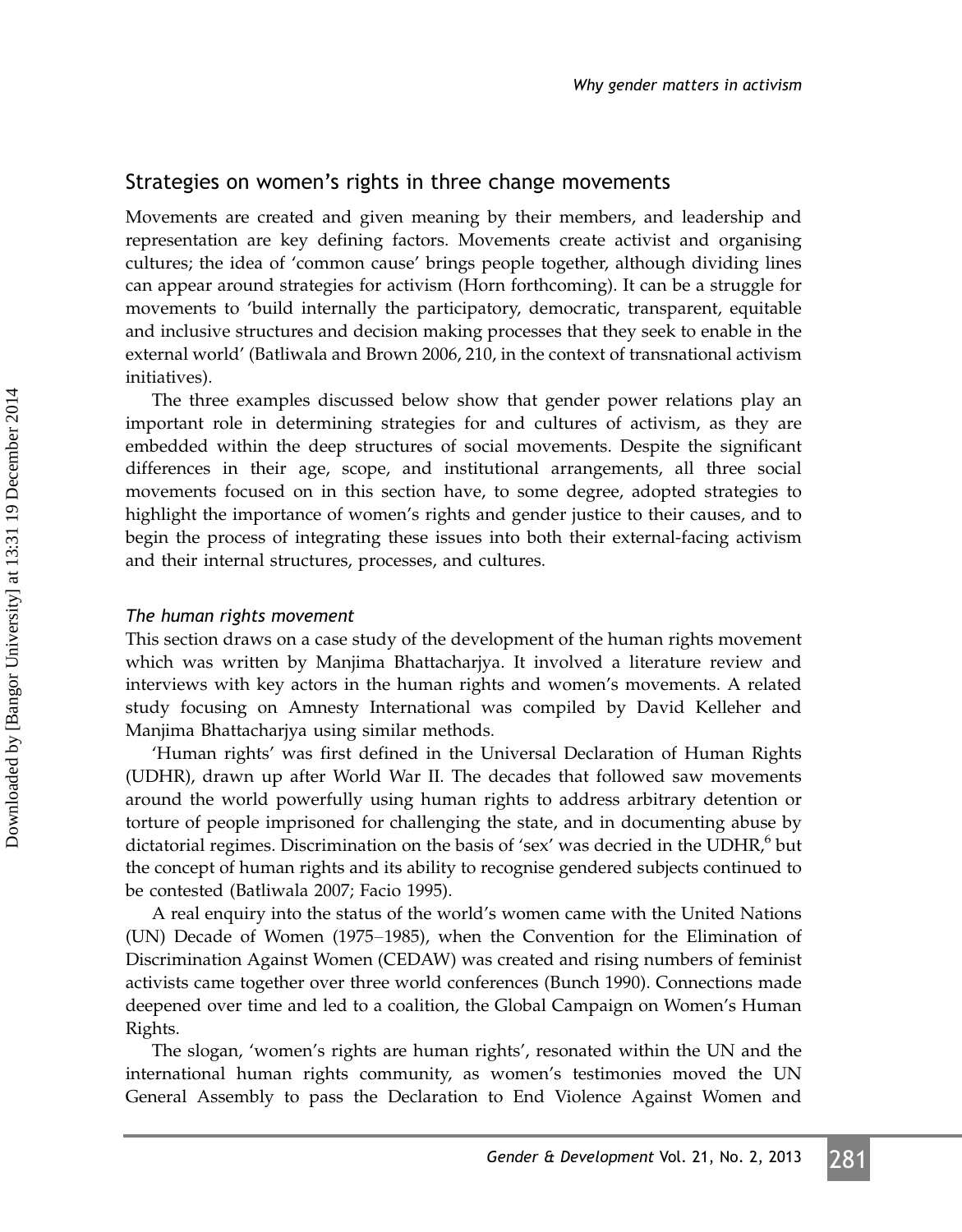appoint a Special Rapporteur to report on it. As the 1990s drew to an end, an unmistakable feminist presence made its way into international human rights law. Rape was recognised as a weapon of war, and war criminals prosecuted for sexual violence; gender-based crimes were included in the 1998 Rome Statute that set up the International Criminal Court (Spees 2003). In October 2000, UN Security Council Resolution 1325 established women's rights as a matter of national and international security. Women's movements were key players in creating these changes, as were 'femocrats' within the UN system (Sandler and Rao 2012).

Major human rights organisations began to commit to long-term work on women's rights as a result of these changes, and lobbying and advocacy by feminist activists both internally and externally. Amnesty International is an interesting example of a movement that conforms with Srilatha Batliwala's definition given earlier, but is also a global bureaucratic organisation with many hundred staff. At the same time, Amnesty represents only a portion of the human rights movement globally.

In Amnesty's case there has been a 25-year evolution toward including women's rights as a valued part of its work. Critical to this progress was the role of external pressure from feminist activists, and the work of members, staff, and colleagues from the broader human rights movement in re-thinking Amnesty's approach to human rights to include women's rights.

In 1994, Amnesty published its first report on women's rights (Amnesty International 1994). While some Amnesty sections at the national level had already been working on women's rights, a small Gender Unit was set up at the International Secretariat to steer the women's rights agenda. A particular focus for the efforts of this unit was Amnesty's global Stop Violence Against Women (SWAV) campaign. This campaign was envisaged as a strategy to tackle gender-based violence, but also to ensure that the expanded Amnesty mandate, adopted in 2001, would be put into practice. This expanded mandate widened Amnesty's focus to include economic and social rights, in addition to the civil and political rights it had focused on thus far. Evaluation of the SWAV campaign highlighted that it had mixed results, but noted that it did contribute to changes in attitudes, awareness, policy, and law in many countries (Wallace and Baños Smith 2010).

During this period, the number of women in senior leadership positions in Amnesty increased, and the capacity of individual staff on gender equality issues began to grow. Work has now begun in earnest on sexual and reproductive rights, and new partnerships have been formed with women's groups. Just before the SVAW campaign ended in 2010, Amnesty's International Council adopted a new strategic plan which prioritised gender mainstreaming in principle,<sup>7</sup> although challenges remain in practice (Kelleher and Bhattacharjya forthcoming; Wallace and Baños Smith 2010).

In the human rights movement, as the discourse of women's rights as human rights began to take hold, mutual learning occurred between women's and human rights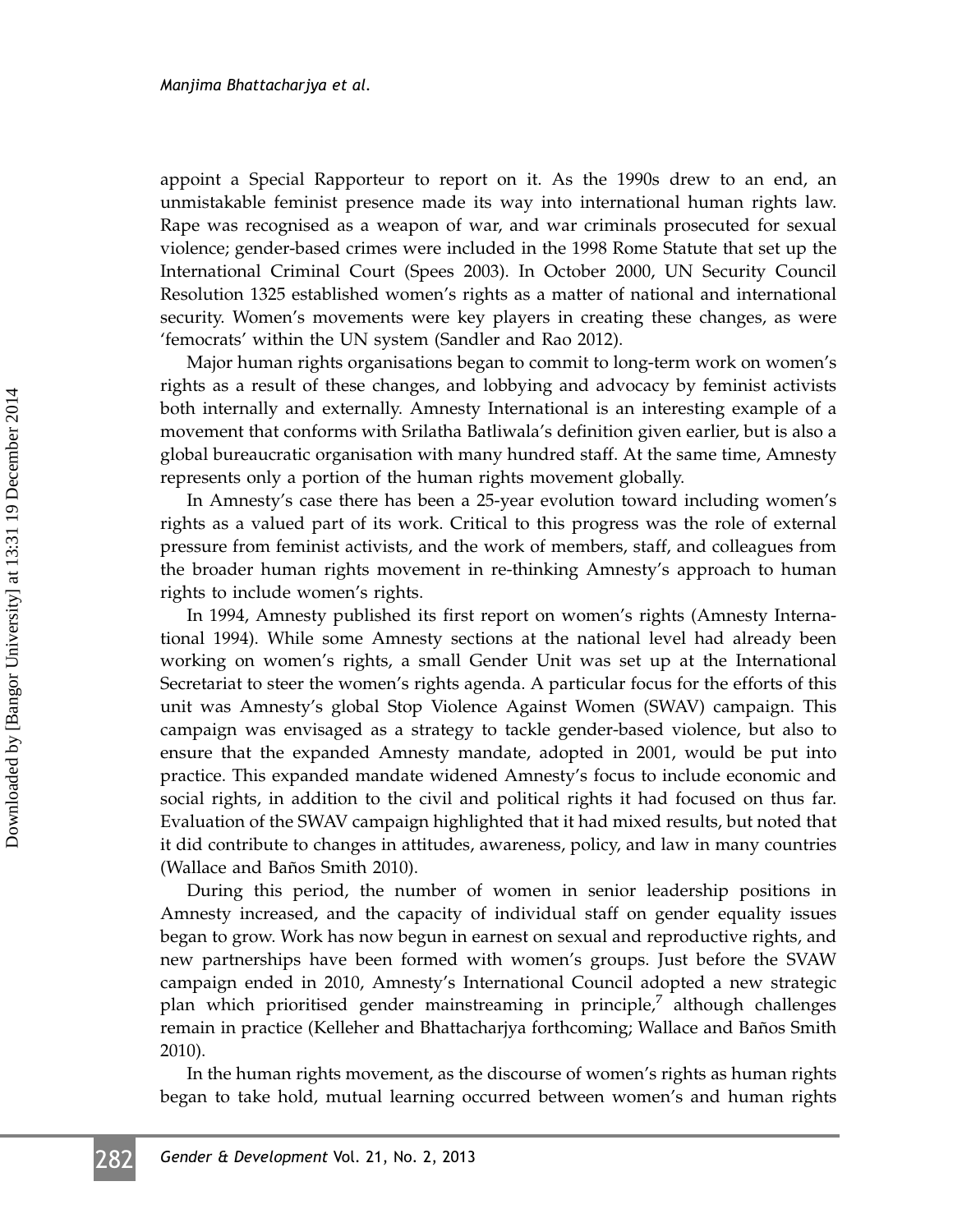movements, and joint strategies emerged. Women's movements have achieved good results when they have used human rights tools, and human rights movements have become more grounded and alert to multiple discriminations. Informed by both movements, a concept like 'women's human rights defenders' has found increasing relevance, used creatively by diverse movements which participated in the Tahrir Square uprising, ranging from lesbian, gay, bisexual, and transgender (LGBTI) activists targeted for their work against discrimination on the basis of sexuality, to Egyptian feminist groups countering the backlash against women.<sup>8</sup>

#### The CLOC-Via Campesina movement in Latin America

The CLOC-Via Campesina study was written by Pamela Caro. It was based on interviews with ten women leaders of CLOC member organisations in seven Latin American countries, as well as interviews with male leaders in Chile.<sup>9</sup>

The Coordinating Network for Latin American Rural Organisations (CLOC) is the Latin American branch of the global Via Campesina movement. CLOC was founded in 1994 to bring together the struggle of grassroots organisations across four continents to organise rural peoples from Latin America, strengthening their sense of shared identity and interests, and tabling their demands. CLOC is a movement that has been formed by rural organisations of women and men who live on and from the land, small and medium agricultural producers, indigenous peoples, landless people, youth groups, migrants, Afro-descendents, and male and female agricultural workers. Its aim is to defend access to land, territory, water, and seeds.

CLOC involves 84 organisations from 18 countries. Of these, approximately 10 per cent are women's organisations, with the vast majority being mixed organisations. However, CLOC has a strong focus on women's rights and gender equality, with a growing number of female leaders, strategies to achieve gender parity in decisionmaking, and prominent campaigns on violence against women and food security, sovereignty, and gender. This focus is reflected in one of the movement's slogans: 'With women home to stay, agrarian reform is delayed'.

In the work of CLOC, and its wider work as part of the Via Campesina movement, many strategies have been implemented to further the interests of rural woman. Women leaders in CLOC and Via Campesina have worked hard to place women's issues on the table. In 1997, CLOC held its first Women's Assembly. This was an initiative of women leaders in the movement, and was intended to place on the table the particular problems and demands of rural women. At this assembly, an agreement on gender parity was signed, stating that 50 per cent of those within the movement's decision-making spaces must be women. Women leaders have increased in number across the CLOC, and according to the movement leaders interviewed, they are seen by their peers as hard-working, bold, creative, and brimming with ideas. In order to acquire visibility and be considered as equals by male leaders within the movement,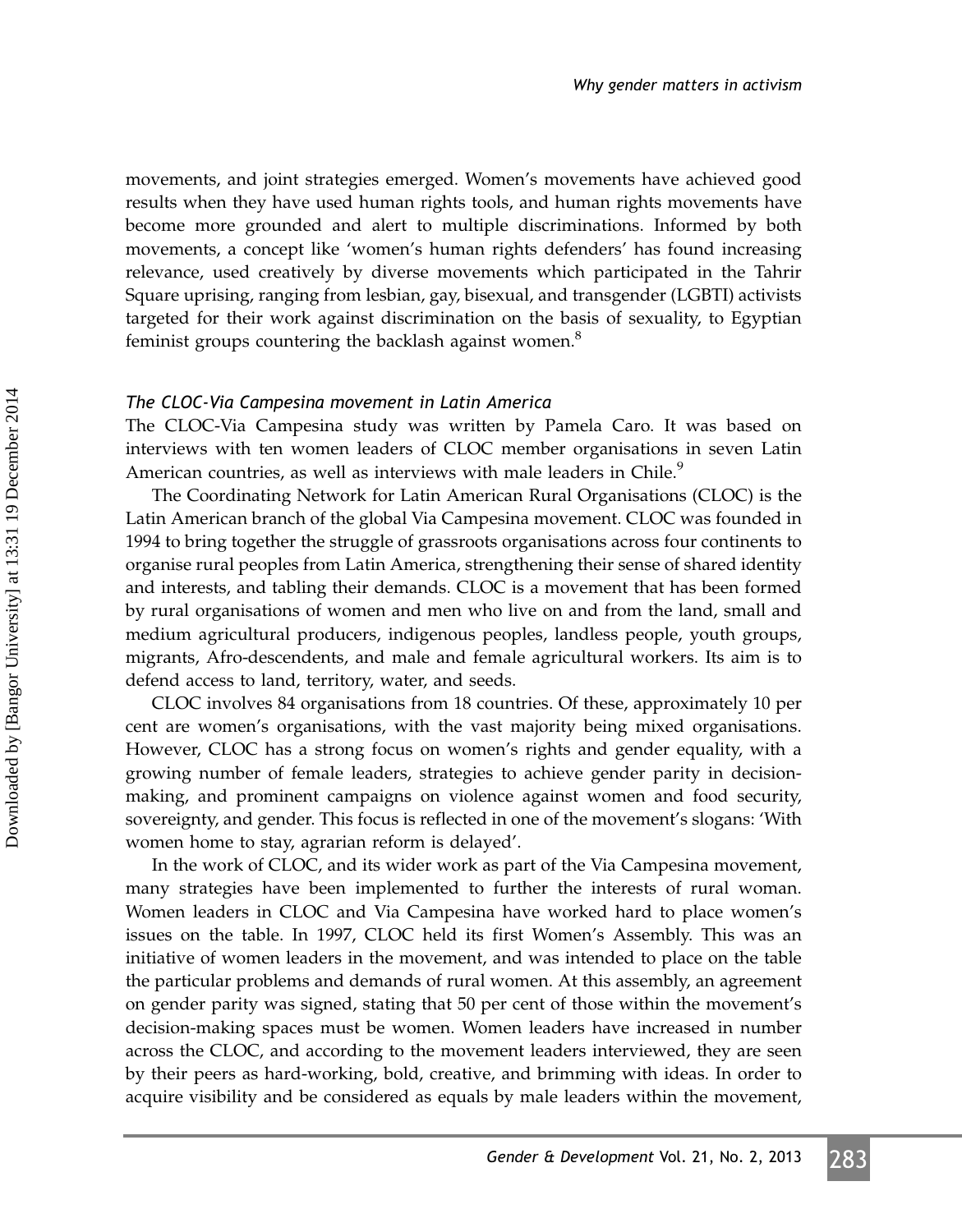communities, and institutional authorities, women leaders have come together to form autonomous women's spaces within the mixed organisations that are members of the CLOC. These spaces have been crucial in building and strengthening women's opinions, and have enabled them to gain voice and opportunities to be heard within the movement.

CLOC has set up training schools for women, where the intrinsic links between gender and class inequalities are highlighted, and students go on to become role models for other women. Female leaders and training school graduates then question and challenge male-dominated organisational models and behaviours within the movement, and they also work with communities to collectively build the content of the brand of rural grassroots feminism that they advocate. Finally, participants in creating the case study felt that the movement has taken advantage of increasing internet access to help ensure women can connect, participate, and gain confidence.

#### The Occupy movement

The Occupy study was written by Vinita Sahasranaman. It was informed by desk research, a panel discussion of women involved in the Occupy movement at the Association for Women's Rights in Development (AWID) global forum 2012, and a detailed follow-up interview with one of the panellists.<sup>10</sup>

The Occupy movement advocates the creation of a model of global economic development that will be fair in its distribution of wealth and economic power. After the Egyptian revolution in Tahrir Square, the Occupy movement is perhaps the most significant mass social movement of this decade so far. It has brought economic justice back on to the international agenda of social justice, to the extent that the word 'occupy' is widely associated with the movement. Its slogan, 'We are the 99%', succinctly captures the concentration of power among the top 1 per cent of corporations and billionaires who dominate global political and economic discourses.

Occupy is the youngest of the three movements focused on in this article, although it should be noted that the movement for economic rights in the United States already had a significant history before Occupy came into being in 2011. Occupy was partly inspired by protests in Tahrir Square, and the Indignados movement in Spain.<sup>11</sup> The first widely publicised protest of the movement is known as Occupy Wall Street in New York City's Zucotti Park in September 2011.<sup>12</sup> Subsequently, the movement spread to 600 communities across the United States and beyond to 95 cities in 82 countries (Adam 2011; Walters 2011). Occupiers set up encampments and carried out largely peaceful demonstrations. These encampments not only helped the movement in sustaining pressure on local and national governments, but also sparked debates on the relationship between public space and the community  $-$  literally, in English at least, 'the public'  $-$  who is seen worthy of claiming it.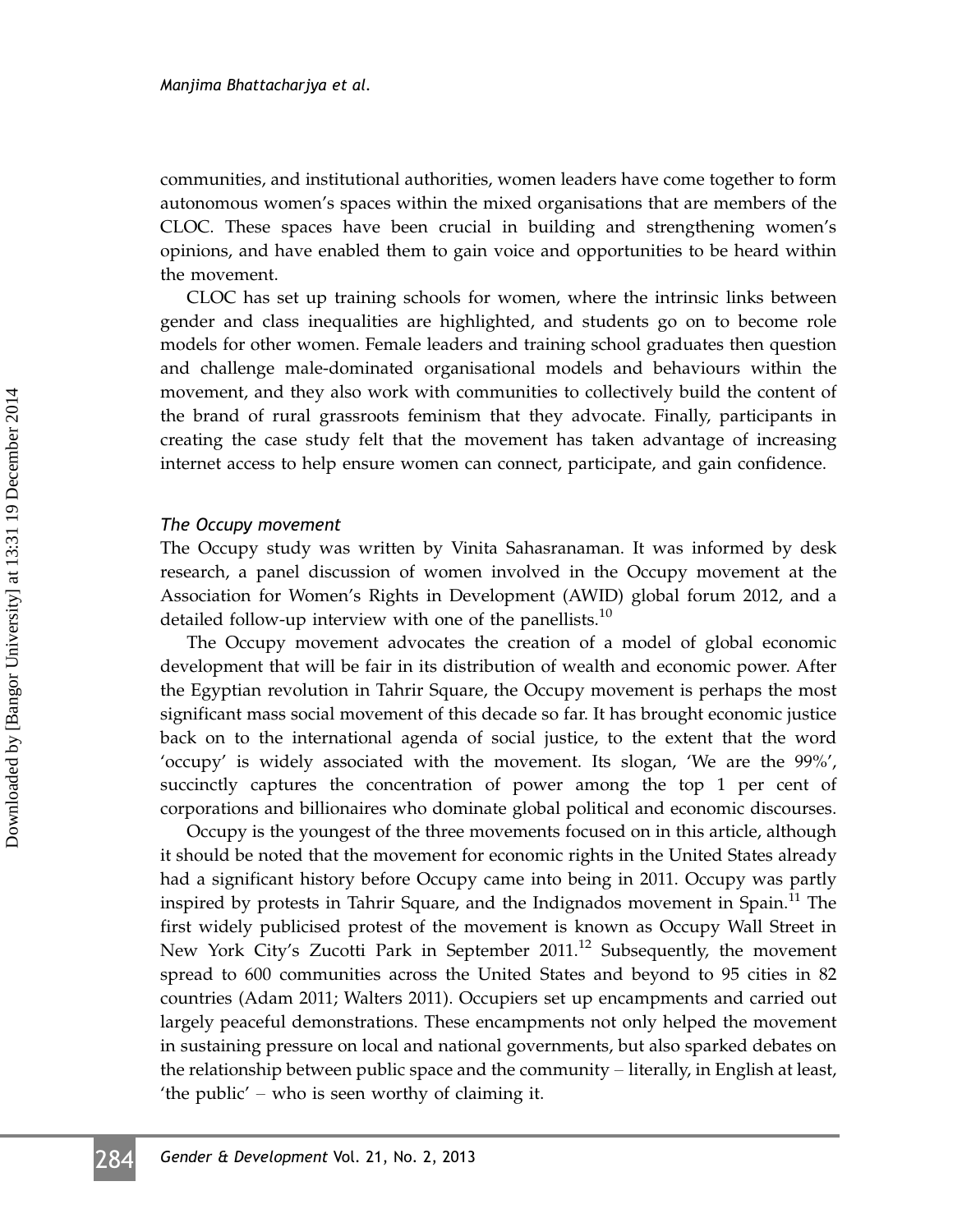Within Occupy, the seeds of strategies to promote more inclusive movement building have begun to grow. Women were everywhere within the Occupy movement's mobilisation and protests; it is significant that in these early days there were no specific demands related to women's economic rights, or attempts to integrate feminist economic analyses into its vision of alternative economic realities.

At Occupy Wall Street, a series of Feminist General Assemblies were organised that addressed not only women's role in an economic justice movement, but also took up issues of patriarchy, heterosexism, and transphobia. Safe spaces committees were formed within encampments, in order to build secure spaces for women to camp and meet. Occupy caucuses have been set up for women, as well as people of colour and queer people, and groups such as Occupy Patriarchy and Women Occupying Wall Street have emerged, in order to highlight women's demands from the Occupy movement. The caucuses have at times blocked proceedings, to demand changes in language. $13$ 

#### Challenges

Despite the strategies and successes described in each of the three case studies in the previous section, and the determination of advocates of women's rights and gender justice to transform social justice mobilisation, a range of challenges and barriers have been experienced, many of which still remain. They are by no means unique to the three movements discussed here, and will be familiar in some form to members of many different social movements. One of the most important aspects of our programme on gender and social movements has been to discuss and analyse these common challenges running throughout different experiences.

A key set of challenges involves integrating gender concerns into organisational missions and structures. For example, as stated above, Amnesty International is, in addition to a social movement in its own right, also an organisation at the heart of the human rights movement. It has a complex structure and multiple power centres involving country sections, members, and executive staff at the international headquarters; internal change appears to have been uneven, despite a commitment to gender mainstreaming at strategic level. The case study indicated that in some countries there has been considerable progress, while there has been less in other parts of the movement. There has been a gap between priority setting at governance level and implementation, and the difficult but necessary work of creating a culture of valuing women's rights and gender justice work has begun in many quarters but is far from accomplished. When Amnesty's Gender Unit became the Gender and Sexuality Unit in 2010, scepticism was expressed as to how an intersectional approach would work, given the limited success so far in integrating gender issues. In addition, complications and confusion have arisen around dealing with non-state actors and hurdles posed by culture and religion.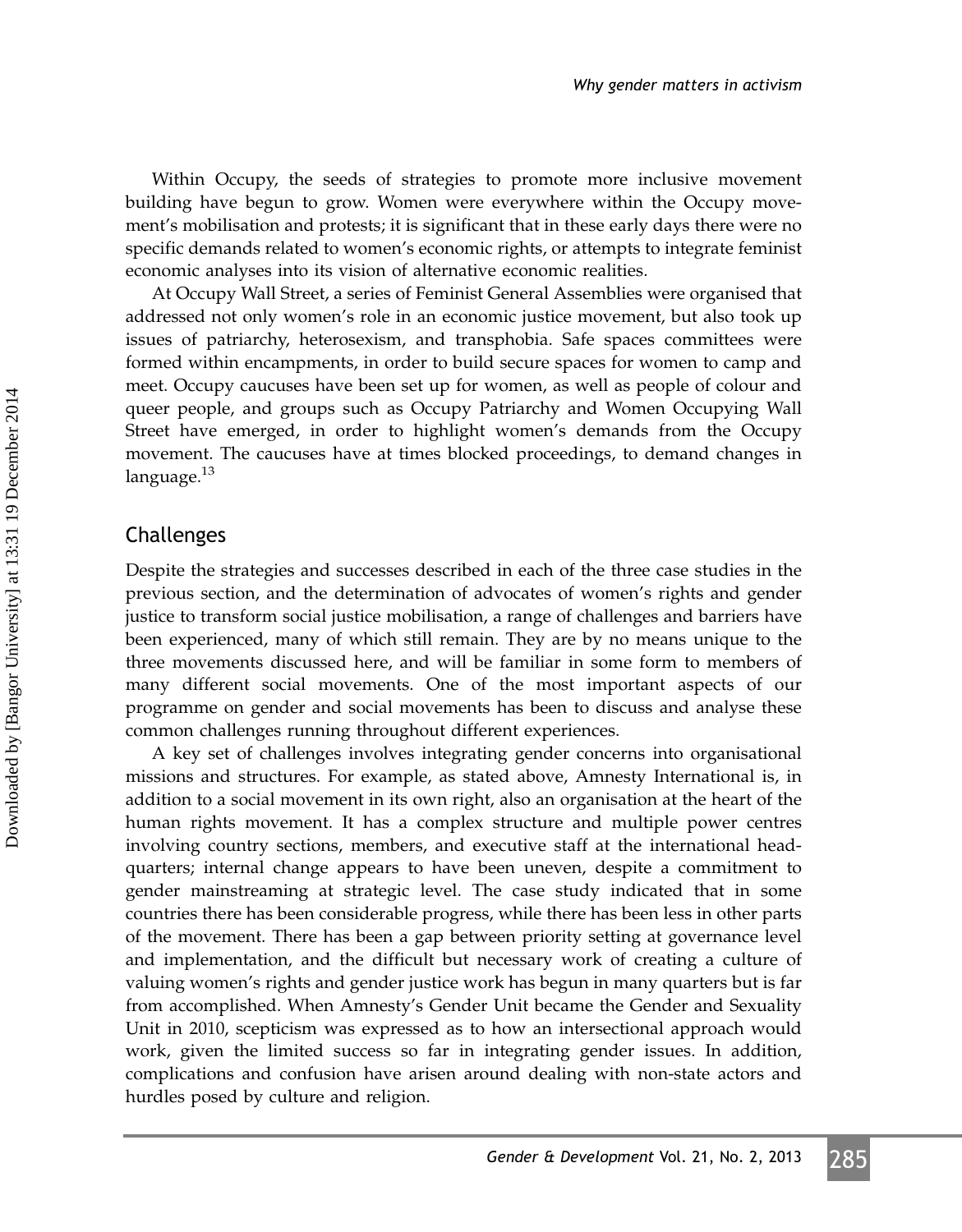CLOC-Via Campesina's experience highlights the familiar story that gender parity as a goal in decision-making bodies ensures equal numbers of women and men participate, but this does not necessarily mean that women take a central role, or that women are 'empowered'. In spite of the movement's success in achieving gender parity at both leadership and membership levels, male-dominated organisational models and cultures persist, and there are still discriminatory practices, explicit sexist expressions, and sexual harassment. It seems according to the sources drawn on for the CLOC case study that many men in the movement still view women as 'complementary' in terms of offering skills and points of view which are useful as an addition to those of men, but not necessary and fundamental. In addition, many men still tend to see class struggle as taking precedence over gender.

For these reasons, it has been challenging for women in CLOC to gain buy-in from men to gender equality training and discussions. It seems that more work is needed to engage men, involving them in ongoing discussions with women and young people so that they can understand the need for equality as a genuine priority rather than a response to momentary issues, and so that they too can speak about gender equality, sexual and reproductive rights, and defend the right to diverse sexual orientations.

Other challenges arose in the social movements we focused on around tensions between women's rights and other social justice issues. One example comes from Amnesty where, in 2009, there was a public confrontation between Amnesty senior management and a staff member who had led the Gender Unit for almost a decade. The point of controversy was Amnesty's decision to put on a public platform a survivor of torture at Guantanamo Bay who was also alleged to be affiliated with violent, fundamentalist groups. The question posed was: How could Amnesty associate itself with a person or group that was against the fundamental rights of women and sexual minorities? (Kelleher and Bhattacharjya forthcoming; Sawney and Daniel 2010).

In some social movements focusing on minorities in particular, women's rights can also be understood as coming into conflict with particular forms of 'cultural rights'. A challenge faced by women in CLOC as they advocate for gender equality and feminist concerns has been the difficulties talking about feminism and gender in indigenous communities, some of which highlight ancestral values associated with traditional culture, such as respect for the family and Mother Earth. Women leaders report that some people fear feminism will destroy the family and the traditional heterosexual model, and that this will affect family-based agricultural production. The rural popular feminism that CLOC promotes seeks to highlight the inequality that has been naturalised within cultural constructions of families, organisations, and society at large. Women leaders seek to build political processes and construct analyses of the issues that have feminism at their heart, not as an add-on or imposition.

In turn, in the young Occupy movement, 'inclusion' and 'diversity' became severely contested terms, and many participating activists in the United States said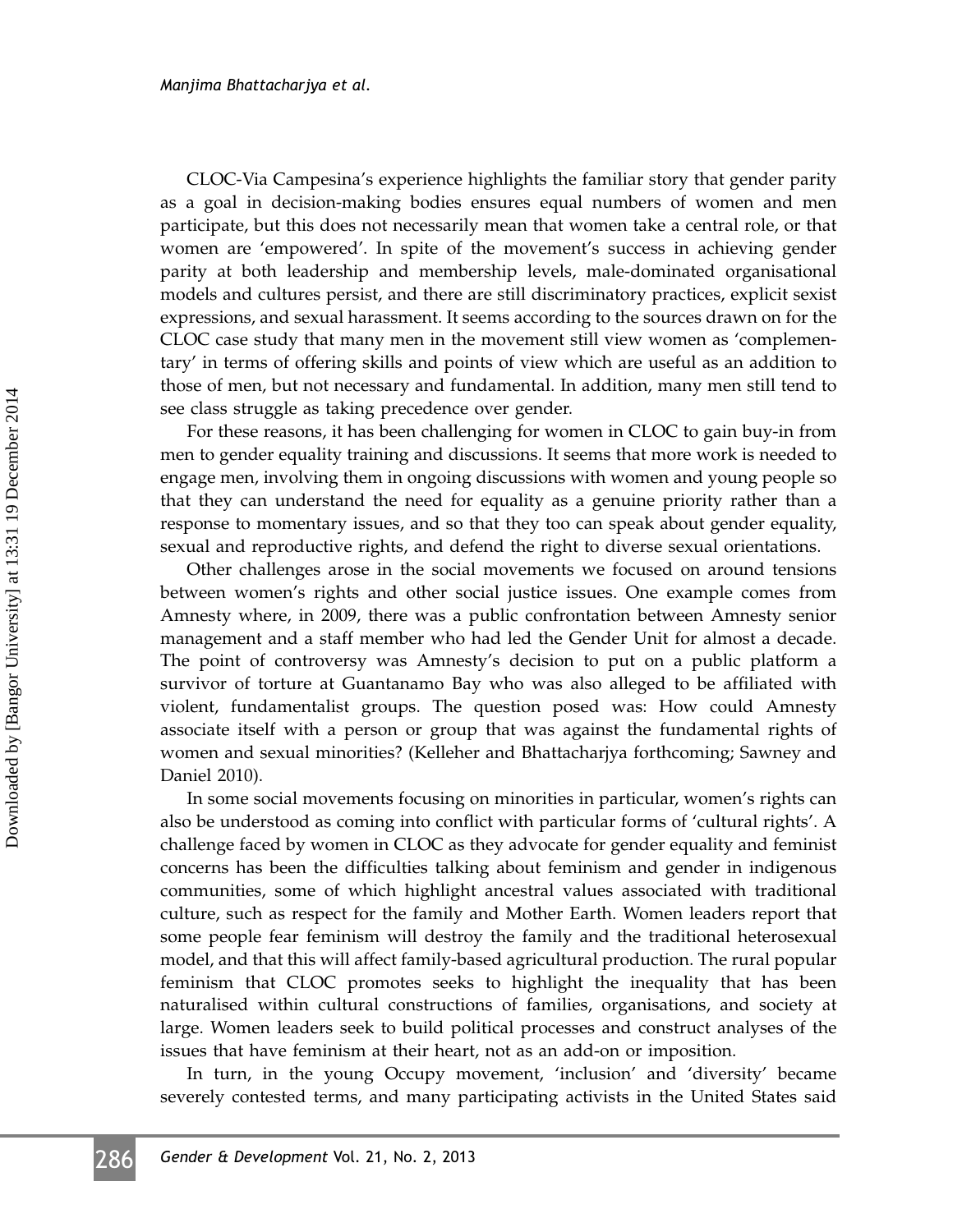that the movement's focus on wealth concealed other differences based on gender, class, race, and sexual orientation. Represented as largely 'leaderless' by the media, in practice Occupy's leadership was a group of white men. In projecting itself as leaderless, the movement lost the opportunity to question and reflect on its own internal dynamics.

The case study of Occupy suggests that the movement exhibited many of the classic fault lines of social movement organising. The tensions of how a movement frames its arguments to include women, people of colour, disabled people, and LGBTI people came to the surface. Some people felt these tensions were never sufficiently considered, or ignored altogether. For others, Occupy could and did present an opportunity like no other to highlight these factors.

For example, as people began to occupy public spaces across the world, the personal safety of women within the movement became a serious issue. Women faced sexual harassment while participating in protests, and this was raised at General Assembly meetings. But women also raised key questions about the role and relation of women in Occupy. Should they remain limited to issues of sexual harassment and safety? What about their demands for economic justice, knowing they were paid less, that poverty affected them in unique, distressing ways; that women of colour are acutely affected by foreclosures, and that queer/non-conforming people do not find jobs easily? As Emi Kane told us in an interview during the compilation of our case study, 'the transformative potential of a movement is only as present as the strength or voice of the most marginalised'.<sup>14</sup>

#### Lessons learnt and prerequisites for positive transformation

As we have learnt more about these three movements, and spoken to the women and men who are struggling to integrate gender equality issues into the heart of their movements, we have begun to observe some emerging common threads around lessons learnt and the conditions needed for positive transformation of gender within social justice mobilisation.

#### The crucial role of feminists and gender justice activists and advocates in creating change within movements

It is clear that in many cases, change within both the external agendas and the internal workings of the social movements we focused on has been pushed through by determined and tenacious advocates of gender equality. Feminist groups and individuals have, in a number of ways, been responsible for 'gendering' the strategic direction of entire movements (as in the case of the human rights movement), and in challenging and changing the specific internal dynamics of movements and their related organisations (as the women of CLOC continue to do).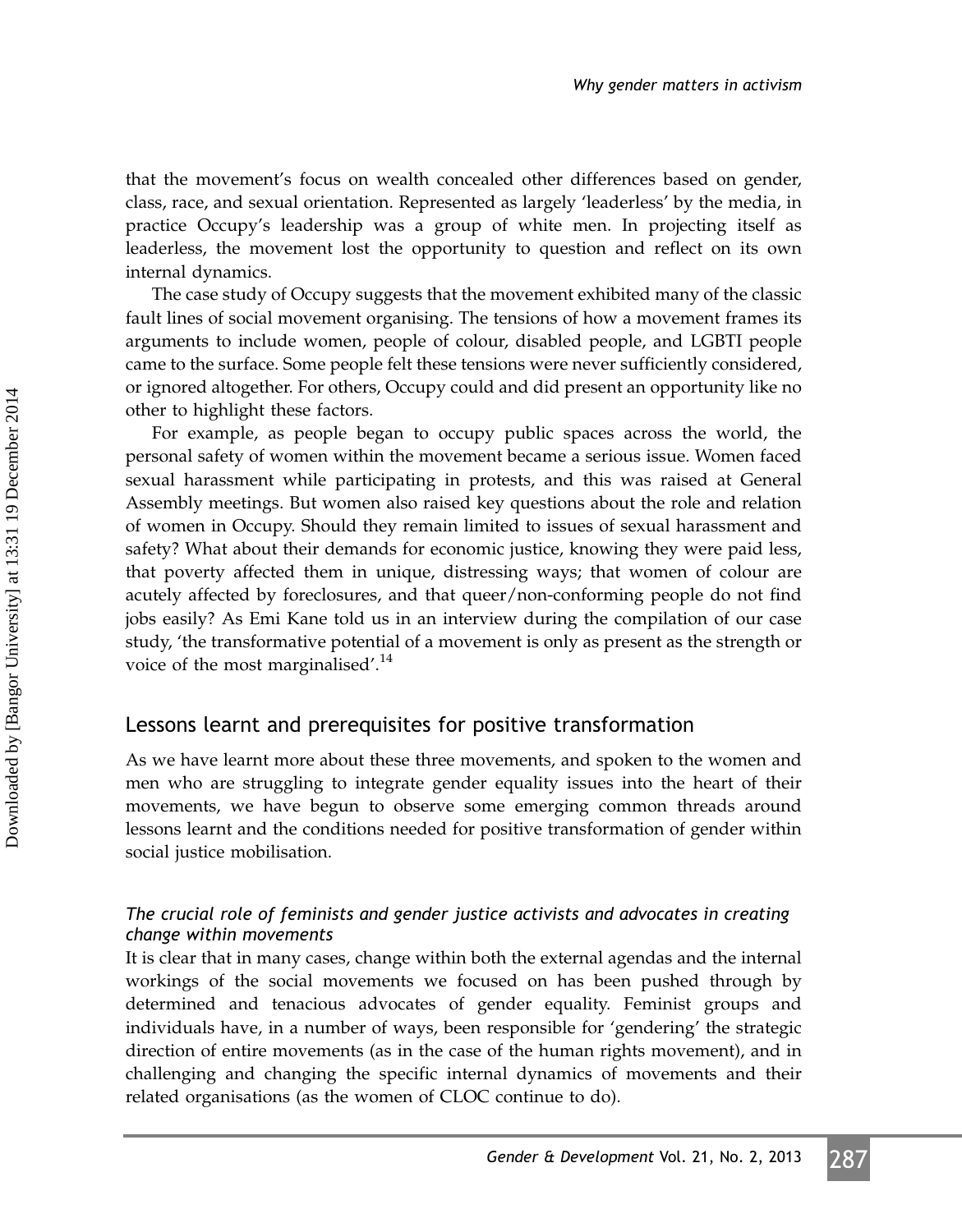This influence of feminist women is not limited to social justice movements working on issues traditionally viewed as involving women's rights. These advocates and activists are arguing for the relevance of gender issues to economic justice, food sovereignty, and agricultural reform. They are 'gendering' their movements from the inside.

#### The continuing barriers and hierarchies of rights that feminists and gender justice advocates face within movements

Despite the significant achievements of feminist and gender justice activists, and the often hidden but important role of 'femocrats' within the organisations and agencies linked to social movements and offering them support, hierarchies of rights and demands are still common. Gender justice and women's rights still tend to get pushed downwards in these hierarchies. As stated earlier, women leaders of CLOC-Via Campesina are faced with arguments that demands for class equality must come before gender, and feminist activists involved in the Occupy movement have battled to ensure that gender issues are not seen as an optional extra, disengaged from economic justice. Tensions have emerged within Amnesty, too, where advocates of gender equality felt that women's rights were temporarily placed aside in favour of other more 'pressing' demands. Deferring women's rights and gender justice until 'after the revolution' only results in a failure to recognise how central gender inequality is to all forms of discrimination and oppression (Horn forthcoming).

The importance of gaining buy-in and commitment for truly transformative change Our case studies illustrate the importance of a movement's central body or organisation in ensuring that women's rights and gender justice can really be embraced within the movement's work. Whether this is deciding upon action to create gender parity in membership or decision-making, or pushing forward strategic plans and campaigns to 'engender' a movement's work, senior-level commitment is a key driver of change.

However, in the Occupy movement, which was  $-$  as stated above  $-$  characterised by a purported lack of hierarchy or a central organising body, there are opportunities for an alternative route to change. Whether these opportunities are realised will depend on the impact that caucuses for equality issues can have on the less visible, but nonetheless present, structures that determine the strategy and internal dynamics of the movement, and the inclusivity and transparency of these structures.

Whatever route is taken, and no matter which drivers for change are at work, a commitment to gender equality cannot be restricted to increasing female numbers or addressing safety issues for women. It must go further and deeper; re-imagining the goals of movements and recognising the centrality of gender equality in all social justice issues. All social movements, including women's movements, need to commit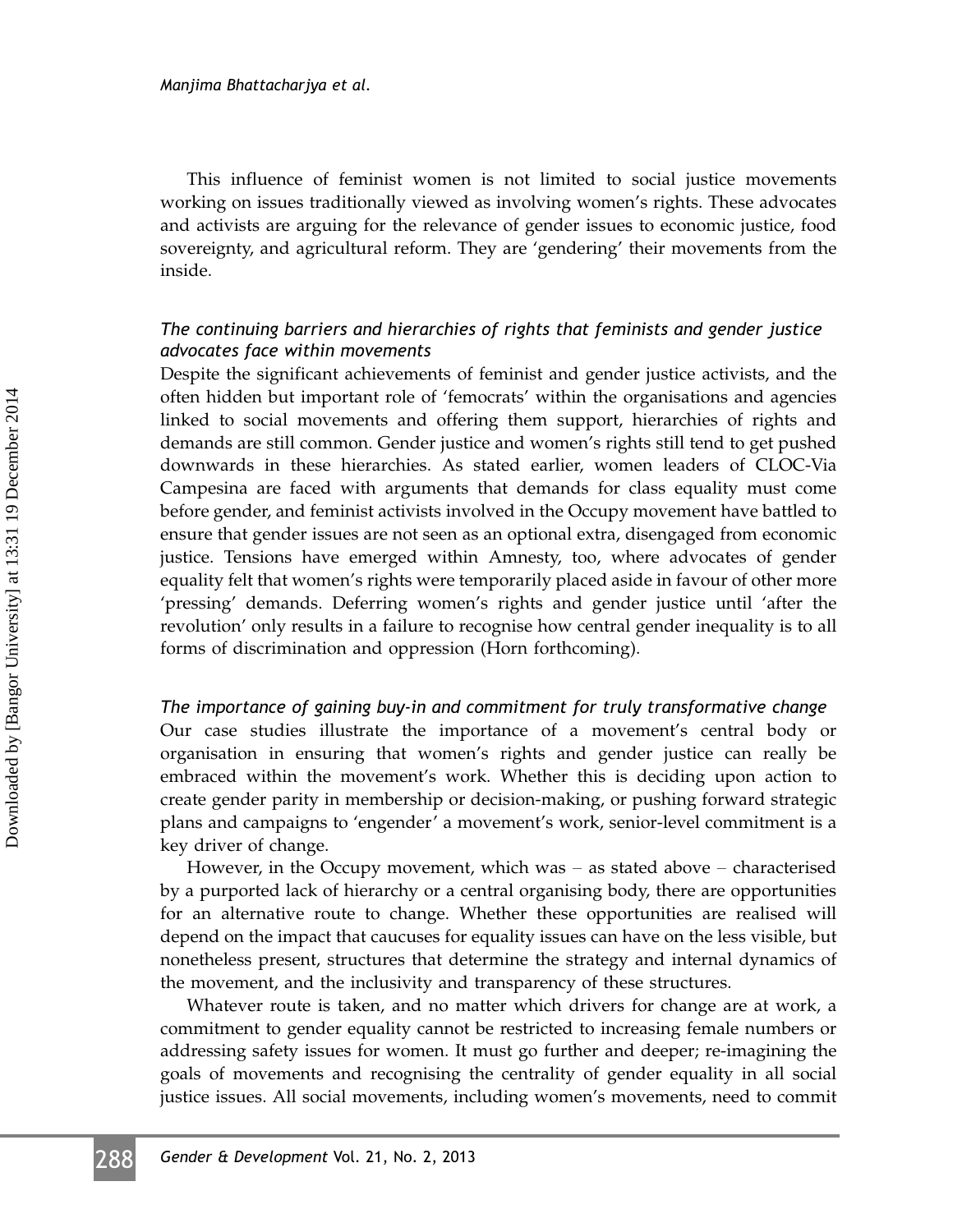to a holistic approach to inequality, recognising identities based on gender, ethnicity, caste, age, class, sexual orientation, and (dis)ability, and championing arguments and actions that respond to the human rights demands of everyone.

#### Recognising and transforming culture, power dynamics, and hierarchies within movements

Even where buy-in and commitment at senior level is achieved, and policies on equality are created, real transformation in favour of gender justice and women's rights cannot occur without changes to the working culture of movements and related organisations. Social movements are not immune from bullying, sexual harassment, and violence, which can have the effect of marginalising women's participation in movements. In two of our case studies, separate spaces for women or other marginalised groups were created in order to provide an arena where they could strategise, support each other, and build their own understanding on issues around equality and rights. This has proved invaluable in building strength for negotiations on gender equality within the movements, but it has also proved necessary for issues of women's rights and gender justice to be debated and explored in broader, mixed spaces, so that gender is not siloed into a small range of 'women's issues'.

It seems a combination of high-level strategies and educational initiatives is needed, in order to recognise and change internal power dynamics and hierarchies. There must be a commitment to continuing conversations on gender and power, even if these conversations are difficult. Gender equality implies to many the loss of male privilege; this is why it is so important to work with both men and women, exploring the perspectives, hopes, and fears of others, and developing better understanding of the benefits gender equality could offer everyone.

#### Developing and using tailored and appropriate strategies and methods

Movements need knowledge and pedagogical methods that can translate gender equality approaches into different contexts and situations. There is a big difference between knowing about gender and knowing how to integrate it into daily work. Movements and their related organisations cannot simply import gender equality strategies from outside; they need room to digest ideas about women's rights and gender justice and translate them into terms and approaches that fit with their context and ways of working.

For example, in CLOC-Via Campesina, women leaders have found that small groups, workshops, and informal events, as well as chatting around the fireplace or stove on a daily basis, are often better arenas for the promotion of equality than large assemblies, because they bring political depth to the discussion and enable ownership of the issues. This is where the CLOC's popular rural feminism is growing, in an approach that is intrinsically linked and relevant to the movement's broader goals on equality and rights.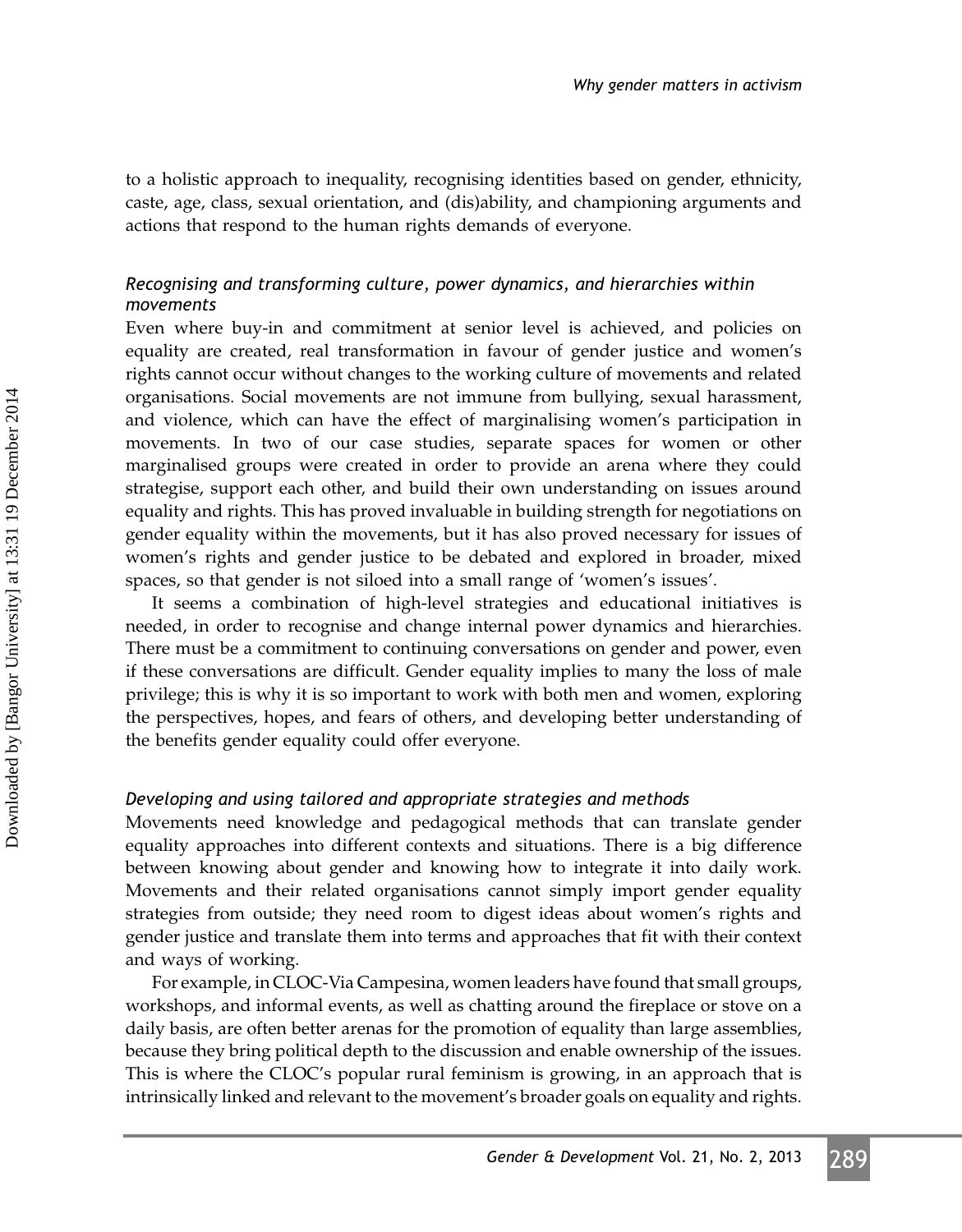In the Occupy movement, learning took place in newly formed caucuses, where members were able to explore and develop their own language of equality. In this way, actors are engaging in feminist movement building: 'creating dynamic, learning movements' with spaces for 'critical reflection and re-grouping for greater impact' (Batliwala 2012, 22).

#### Committing to the long haul

Finally, our case studies show that the journey towards social justice mobilisation that integrates gender equality in a transformative, meaningful way can be long and difficult, and requires huge amounts of energy and perseverance. Gains are achieved but backlash and regression can also occur along the way.

Great strides have been made within the human rights movement in the recognition of women's rights as human rights; this has taken place over a period of 40 years, but some achievements are currently under threat due to the rise of conservative fundamentalisms and the spread of economic crises. The Occupy movement, growing out of these crises, is at the start of its journey, and has the opportunity to embrace feminist movement building at an early stage; what road it will take remains to be seen. In contrast, progress on gender equality within the CLOC-Via Campesina movement has been driven over two decades due to the systematic, constant work of visionary women filled with conviction. They feel there is no possibility for going backwards on their advances and triumphs to date, because women's awareness of their rights cannot now be taken away. But at the same time, they have no doubt in recognising the challenges that remain.

Manjima Bhattacharjya is a sociologist and feminist activist based in Mumbai. Postal address: c/o G&D Editorial Office. Email: manjimab@gmail.com

Jenny Birchall is Gender Convenor at BRIDGE, Institute of Development Studies. Postal address: Institute of Development Studies, University of Sussex, Library Road, Brighton BN1 9RE, UK. Email: J.Birchall@ids.ac.uk

Pamela Caro is a social worker and Senior Researcher at CEDEM (The Women and Development Research Centre), in Santiago, Chile. Postal address: c/o G&D Editorial Office. Email: pamecaro@cedem.tie.cl

David Kelleher is a Senior Associate with Gender at Work. Postal address: Box 467, Maxville, ON, Canada, K0C 1T0. Email: david@davidkelleher.ca

Vinita Sahasranaman co-ordinates CREA's (an international human rights organisation based in Delhi, India) New Voices New Leaders Program in the MENA and East African region. Postal address: c/o G&D Editorial Office. Email: svinita@gmail.com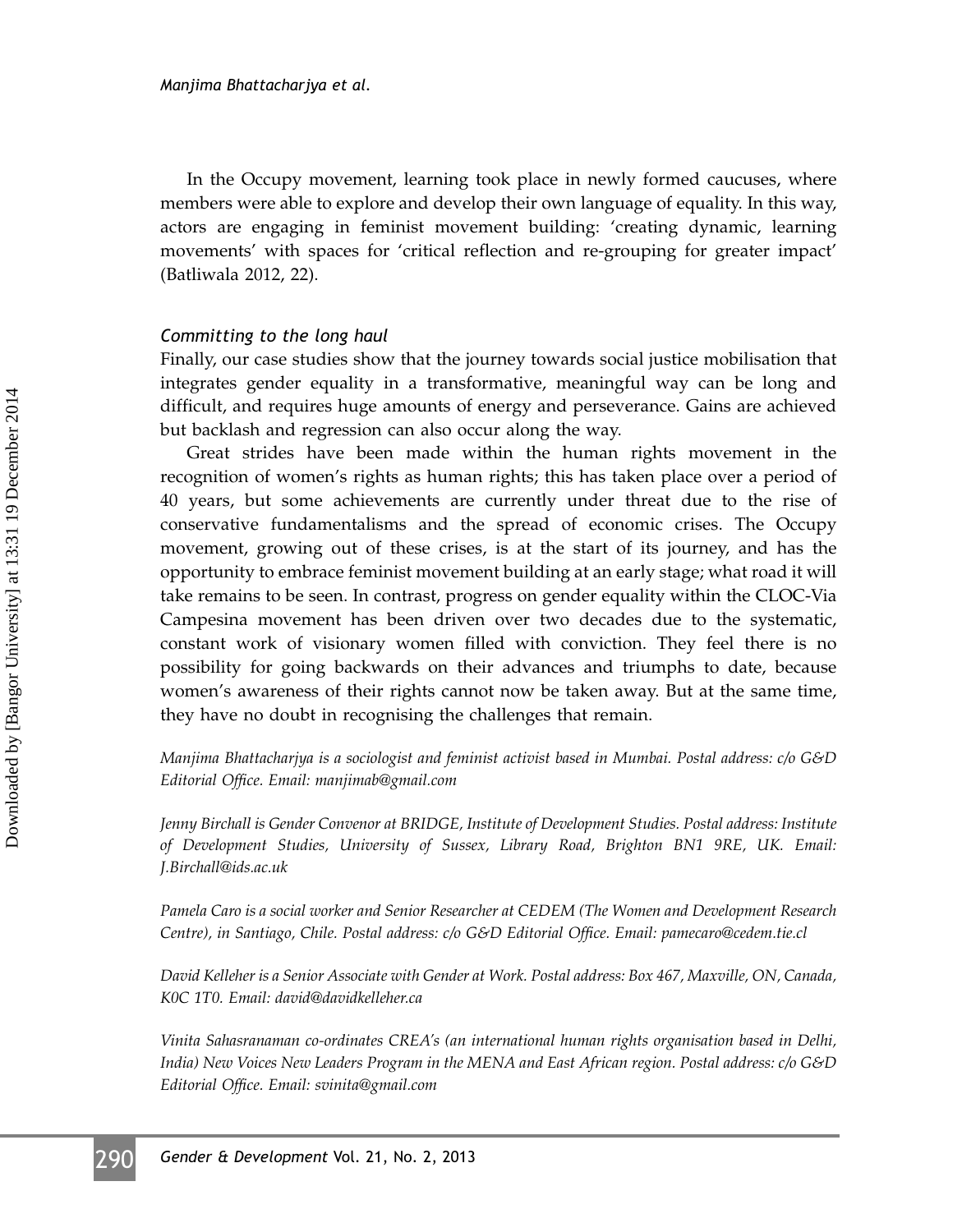## Notes

- 1 Of course, not all social movements are progressive; some have formed around conservative religious fundamentalism, ethnic nationalism, and neo-Nazism, at times with significant active participation from women.
- 2 The programme was run by BRIDGE at the Institute of Development Studies, UK, and started in 2011. It is due to end in 2014. The programme is funded by the Swedish International Development Cooperation Agency and also supported by the UK Department for International Development, Irish Aid, and the Swiss Agency for Development and Cooperation. A major output of the programme will be a Cutting Edge Pack, which will be published, along with a range of related multimedia and multilingual resources, in autumn 2013. More information can be found at: [www.](http://www.bridge.ids.ac.uk/go/cutting-edge-programmes/gender-and-social-movements) [bridge.ids.ac.uk/go/cutting-edge-programmes/gender-and-social-movements](http://www.bridge.ids.ac.uk/go/cutting-edge-programmes/gender-and-social-movements).
- 3 These community of practice members were suggested by the gender and social movements programme expert advisory group: Srilatha Batliwala, David Kelleher, Marivic Raquiza, Hope Chigudu, Patricia Ardon, and Sharon Bhagwan Rolls, as well as by the BRIDGE International Advisory Committee and other BRIDGE partners. Members took part in five online discussions: two global discussions, one Spanishlanguage discussion, one for young activists, and another for gender equality advocates in mixed social justice movements.
- 4 Additional case studies written for the programme also focused on the sex worker and lesbian/gay/bi/transsexual (LGBTI) movements in East Africa, democracy activism in Egypt, and the global peace-building movement.
- 5 It should be noted, of course, that analysing deep culture is not only important in understanding the male bias which exists in mainstream social movements, which results in failures to address gender justice fully. Deep culture analysis can be used in analysing how the interests of other identity groups fail to be furthered also. It is therefore relevant to exploring the ways in which women's movements themselves have often failed to take on board the interests of women from marginalised identity groups. Feminist movements have not always been inclusive of other forms of injustice within struggles for gender equality, and have been criticised for marginalising the interests of groups such as disabled women or sex workers (Datta 2011; Price 2012; Shah 2011).
- 6 Article 2 of the UDHR states 'Everyone is entitled to all the rights and freedoms set forth in this Declaration, without distinction of any kind, such as race, colour, sex, language, religion, political or other opinion, national or social origin, property, birth or other status'. The entire UDHR can be viewed at: [www.un.org/en/documents/](http://www.un.org/en/documents/udhr/index.shtml) [udhr/index.shtml](http://www.un.org/en/documents/udhr/index.shtml).
- 7 More details on gender mainstreaming in Amnesty's strategic plan can be found at: [www.amnesty.org/en/library/asset/POL50/002/2010/en/541c7524-7ecd-426e-b091-](http://www.amnesty.org/en/library/asset/POL50/002/2010/en/541c7524-7ecd-426e-b091-13ab79e6d18d/pol500022010en.pdf) [13ab79e6d18d/pol500022010en.pdf](http://www.amnesty.org/en/library/asset/POL50/002/2010/en/541c7524-7ecd-426e-b091-13ab79e6d18d/pol500022010en.pdf).
- 8 Women human rights defenders is a term used to describe women who are active in the defence of women's rights globally, and are targeted for what they do. It has also been extended to include human rights activists defending women's and sexual rights.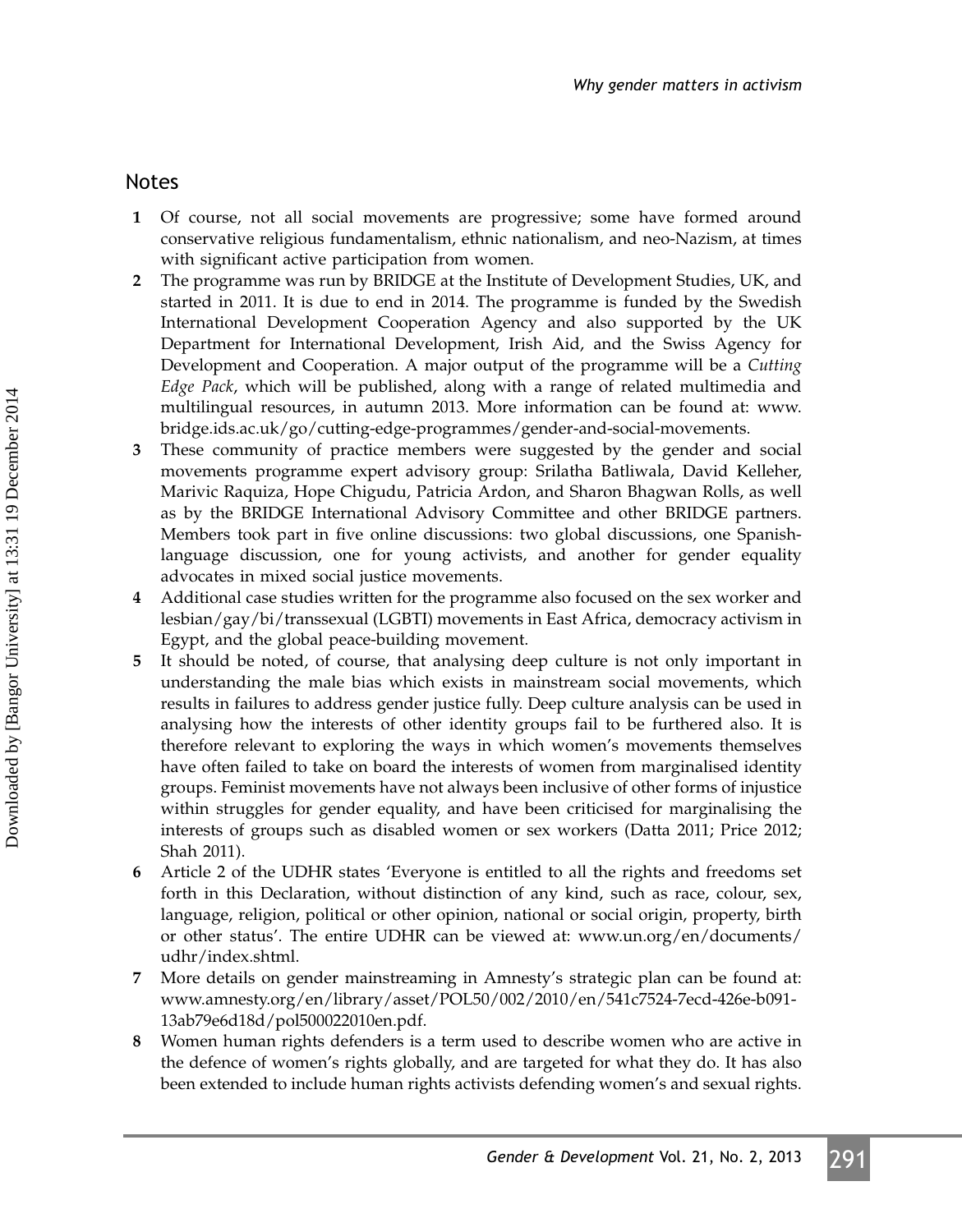More information is available from the Women Human Rights Defenders International Coalition: [www.defendingwomen-defendingrights.org/.](http://www.defendingwomen-defendingrights.org/) For an example of how the concept is being used in Egypt, see Nazra for Feminist studies:<http://nazra.org/en>.

- 9 Video interviews with seven of these leaders are available at the BRIDGE video channels: [www.youtube.com/user/BRIDGEsocialmovement](http://www.youtube.com/user/BRIDGEsocialmovement) and [http://vimeo.com/](http://vimeo.com/bridgesocialmovements) [bridgesocialmovements.](http://vimeo.com/bridgesocialmovements)
- 10 Maria Poblet, Emi Kane, and Jodie Evans took part in a panel discussion at the AWID forum in 2012 on 'Occupy: a space for a feminist politic?' Maria's keynote speech at the forum where she talks about Occupy is available at: [http://cjjc.org/en/maria](http://cjjc.org/en/maria-poblets-blog)[poblets-blog](http://cjjc.org/en/maria-poblets-blog).
- 11 More information on the Indignados movement can be found at: [www.csmonitor.](http://www.csmonitor.com/World/Europe/2012/0516/Spain-s-Indignados-The-original-Occupy-reemerges-with-force) [com/World/Europe/2012/0516/Spain-s-Indignados-The-original-Occupy-reemerges](http://www.csmonitor.com/World/Europe/2012/0516/Spain-s-Indignados-The-original-Occupy-reemerges-with-force)[with-force](http://www.csmonitor.com/World/Europe/2012/0516/Spain-s-Indignados-The-original-Occupy-reemerges-with-force), [www.culturespain.com/2011/11/24/outrage-the-indignado-movement](http://www.culturespain.com/2011/11/24/outrage-the-indignado-movement-ubuntu-and-a-new-philosophy/)[ubuntu-and-a-new-philosophy/](http://www.culturespain.com/2011/11/24/outrage-the-indignado-movement-ubuntu-and-a-new-philosophy/) and [http://en.wikipedia.org/wiki/2011%E2%80%](http://en.wikipedia.org/wiki/2011%25E2%2580%2593present_Spanish_protests) [93present\\_Spanish\\_protests](http://en.wikipedia.org/wiki/2011%25E2%2580%2593present_Spanish_protests).
- 12 A timeline of significant events and protests can be found at: [http://theweek.com/](http://theweek.com/article/index/220100/occupy-wall-street-a-protest-timeline) [article/index/220100/occupy-wall-street-a-protest-timeline.](http://theweek.com/article/index/220100/occupy-wall-street-a-protest-timeline)
- 13 One example of this is documented in Manissa McLeave Maharwal's blog: [www.](http://www.racialicious.com/2011/10/03/so-real-it-hurts-notes-on-occupy-wall-street/) [racialicious.com/2011/10/03/so-real-it-hurts-notes-on-occupy-wall-street/](http://www.racialicious.com/2011/10/03/so-real-it-hurts-notes-on-occupy-wall-street/).
- 14 Emi Kane is a community organiser based in the United States who is on the national steering committee of INCITE! Women of Color Against Violence.

#### References

- Adam, Karla (2011) 'Occupy America: protests against Wall Street and inequality hit 70 cities', The Washington Post, 15 October
- Amnesty International (1994) Women's Rights Are a Human Right, London: Amnesty International
- Batliwala, Srilatha (2007) 'When rights go wrong', Seminar 567: 89
- Batliwala, Srilatha (2012) Changing Their World: Concepts and Practices of Women's Movements, Toronto: Association for Women's Rights in Development
- Batliwala, Srilatha, and Lloyd David Brown (2006) Transnational Civil Society: An Introduction, West Hartford, CT: Kumarian Press
- Bunch, Charlotte (1990) 'Women's rights as human rights: towards a re-vision of human rights', Human Rights Quarterly 12: 486–98
- Datta, Bishakha (2011) Ain't I a Woman? A Global Dialogue Between the Sex Workers' Rights Movement and the Stop Violence Against Women Movement, India: CREA
- **Facio, Alda** (1995) 'From basic needs to basic rights', Gender & Development 3(2):  $16-22$
- Horn, Jessica (forthcoming) Cutting Edge Pack on Gender and Social Movements overview report, Brighton, UK: BRIDGE, Institute of Development Studies
- Kelleher, David, and Manjima Bhattacharjya (forthcoming) The Amnesty International Journey: Women and Human Rights, Brighton, UK: BRIDGE, Institute of Development Studies